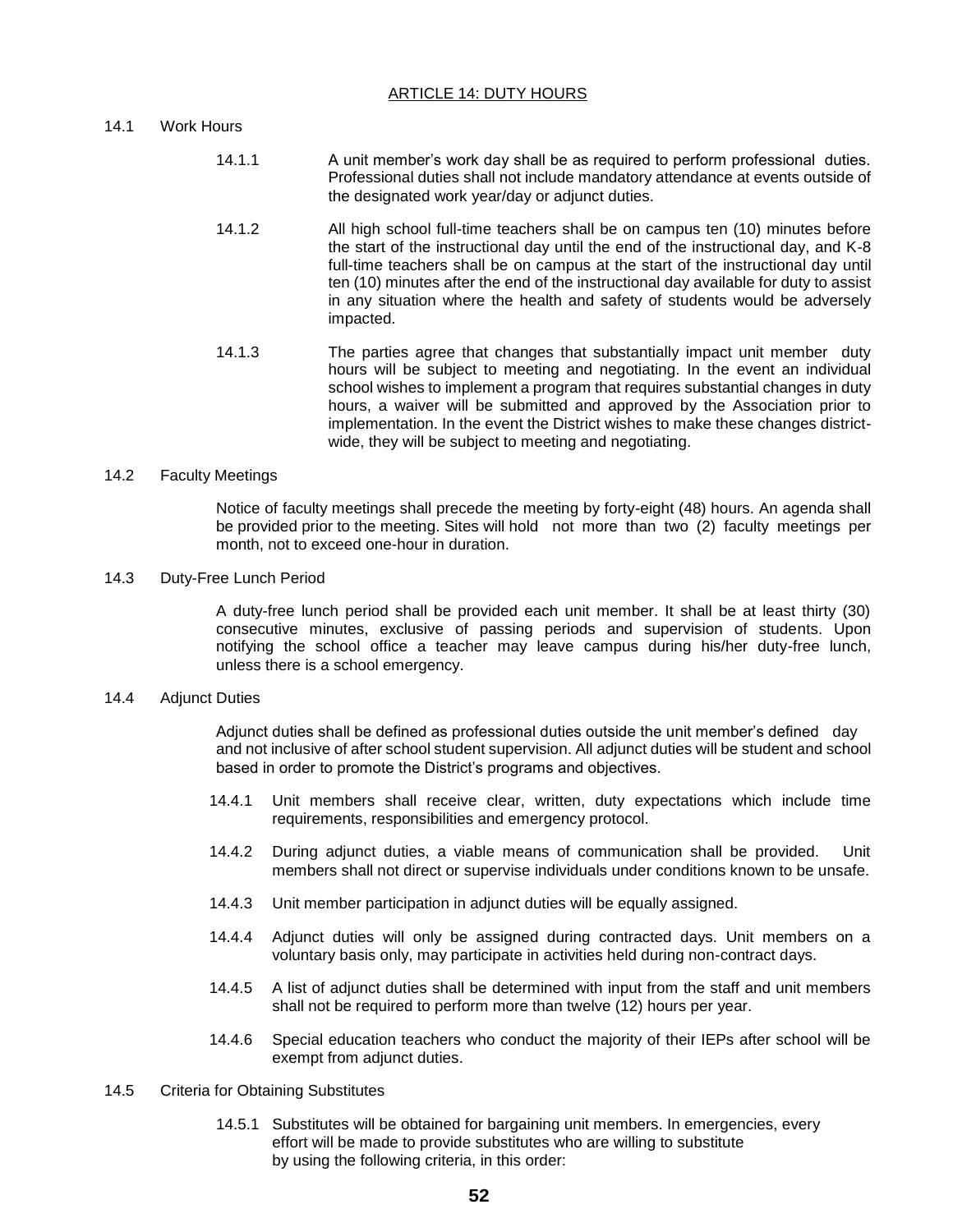- 14.5.1.1 Substitutes from the District substitute list.
- 14.5.1.2 Teachers during their preparation period, who will receive compensation for their lost preparation period.
- 14.5.1.3 Student teachers in their assigned classroom with the mutual consent of the master teacher, principal, and university coordinator.
- 14.5.1.4 On-site teacher specialists
- 14.5.2 If an absence is not filled per 14.5.1, site administrators will exhaust all choices from the following list of available support staff: counselors (with appropriate credential), teacher specialists (TOSAs and Program Specialists), and the site administrators.
- 14.5.3 When site administration is unable to identify possible classroom supervision, he or she may combine classes.
	- 14.5.3.1 If combined classes are necessary, each unit member who agrees to accept, or is assigned additional students, will be compensated as per Article 17.11.4.3.or Article 17.11.5.3. A list of students the member will be receiving will be provided by the office at the time of the students' arrival.
- 14.5.4 As a last option, site administration may recall a teacher from a district workshop or staff development activity.
- 14.6 TK-8 Non-instructional Duties
	- 14.6.1 TK-8: It is the intention of the District and the Association to focus on the teacher's role as a professional whose time and energy should be focused upon the learning process, not the supervision of children occupied in non-instructional activities, e.g., rainy day supervision, late buses, etc. Elementary school teachers shall not be assigned to supervise students engaged in non-instructional activities before or during morning recess (approximate hours 7:30 a.m. until the end of lunch recess). Teachers shall remain available to assist in any situation where the health and safety of students would be adversely impacted.
	- 14.6.2 The District will employ appropriate classified employees to perform these supervision duties thereby providing the opportunity for more teacher preparation.

## 14.7 Preparation Time

- 14.7.1 No unit member shall be required to relinquish their preparation period except in accordance with the provisions of the agreement Article 14.5 and as otherwise allowed by current contract language.
- 14.7.2 Special Education credentialed and assigned teachers with no designated preparatory time will be provided one day per quarter on-site quarterly release time in order to work on IEPs. This time will be pre-arranged and coordinated with the site administration.
- 14.7.3 The regular day kindergarten/extended day kindergarten/transitional kindergarten teacher will be provided 30 minutes preparation time daily. Individual schedules shall be worked out mutually with the teacher and the site administrator.
- 14.7.4 Grade 1-3 teachers will be provided 90 minutes preparation time in 2018-2019, 2019 2020, in a five (5) day week. Beginning in 2020-2021 Grade 1-3 teachers will be provided with 120 minutes of preparation time in a five (5) day week.
- 14.7.5 Grade 4-5 teachers will be provided 120 minutes preparation-time in a five (5) day week.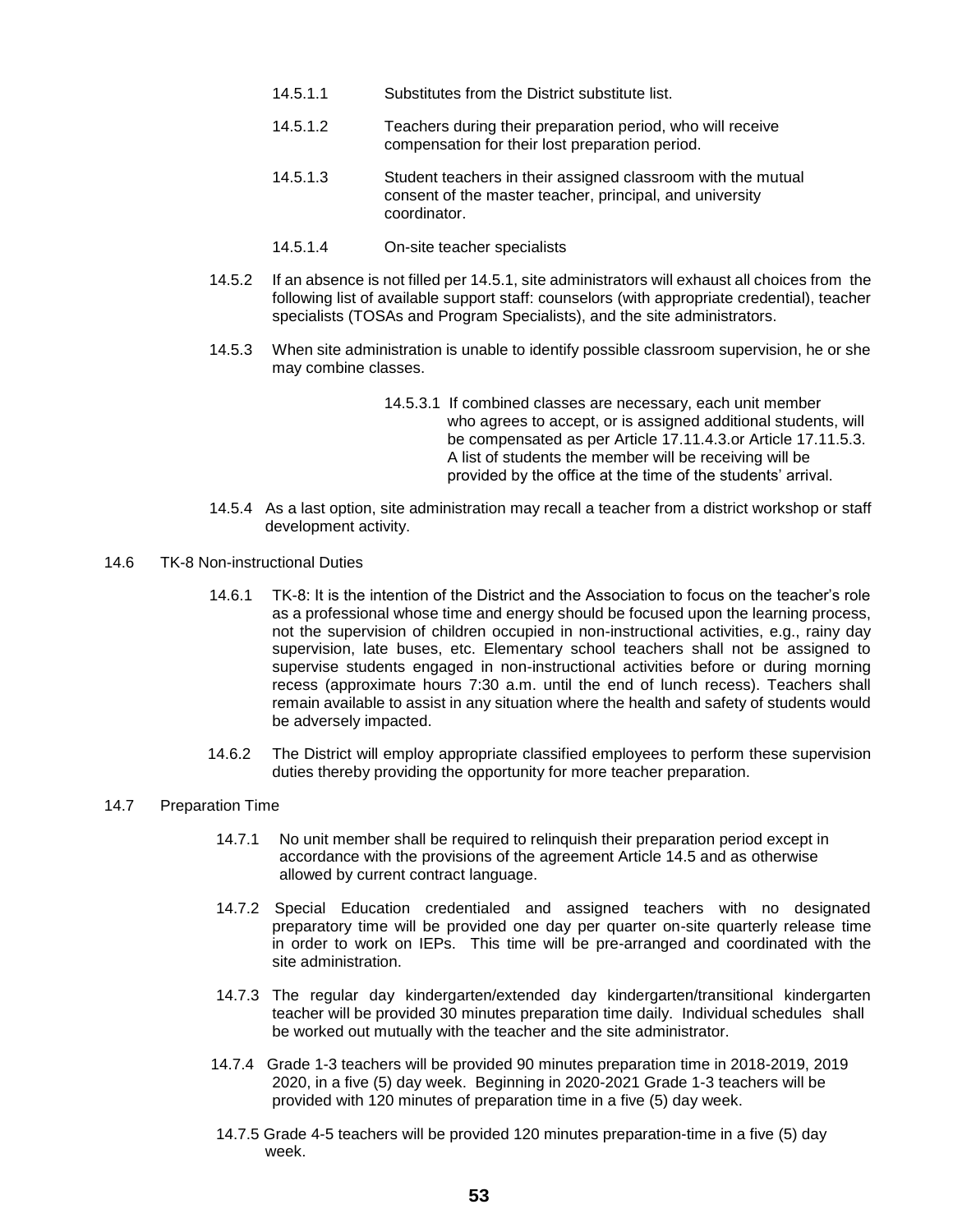- 14.7.6 Prior to the start of the school year, the District shall develop a schedule for weeks containing only four (4) instructional days in order to provide all grade 1-5 teachers an equitable amount (an amount less than 120 minutes) of preparation time during these four (4) day weeks. With the exception of the first and last weeks of school, preparation time missed on weeks with three (3) or less instructional days will be provided by a substitute teacher within three (3) days or be compensated.
	- 14.7.6.1 In the event that preparation time is missed, unit members may elect either Blue-slip time off or paid time as per Article 17.11.4.4 or 17.11.5.4.
- 14.7.7 Unit members who provide instruction during preparatory periods at the  $1^{st}$ -5<sup>th</sup> grade levels shall receive 120 minutes of preparatory time per week. However, if these unit members also provide two (2) or more periods per day of departmental instruction (6-8), they shall receive a daily preparation time equal in length and frequency to a 6-8 teaching period.
- 14.7.8 In a departmentalized program full-time teachers in grades 6-12 shall be assigned one (1) preparation period equal in length and frequency to a teaching period.
- 14.7.9 Full time teachers assigned to a 4 x 4 schedule shall have one (1) preparation period per day.
- 14.7.10 Upon notifying the school office a teacher may leave campus during his/her preparation period except if needed to substitute pursuant to section 14.5 or during a school emergency.

### 14.8 Instructional Minutes

14.8.1 Instructional minutes: Regular School Day

| Preschool                        | 360 minutes |
|----------------------------------|-------------|
| <b>Transitional Kindergarten</b> | 200 minutes |
| Kindergarten                     | 200 minutes |
| Kindergarten (Extended Day)      | 260 minutes |
| First - Third Grades             | 300 minutes |
| Fourth - Fifth Grades            | 320 minutes |
| Sixth - Eighth Grades            | 345 minutes |
| Ninth - Twelfth Grades           | 392 minutes |

Instructional minutes: Minimum School Day

| Preschool                        | N/A         |
|----------------------------------|-------------|
| <b>Transitional Kindergarten</b> | 200 minutes |
| Kindergarten                     | 200 minutes |
| Kindergarten (Extended Day)      | 200 minutes |
| First - Third Grades             | 245 minutes |
| Fourth - Fifth Grades            | 260 minutes |
| Sixth - Eighth Grades            | 275 minutes |
| Ninth - Twelfth Grades           | 295 minutes |

- 14.8.2 Start time will be when the instructional bell rings.
- 14.8.3 Every effort will be made to maintain the same starting and ending times and the same number of total daily recess minutes within each grade level at all sites.
- 14.8.4 Regular Day Kindergarten/Transitional Kindergarten (TK)

When not providing instruction or using preparation time for their own students, kindergarten/transitional kindergarten teachers shall provide instructional support to the unit member teaching the opposite of the AM/PM day. Should there be an odd number of kindergarten/transitional kindergarten classes, the teachers' schedule for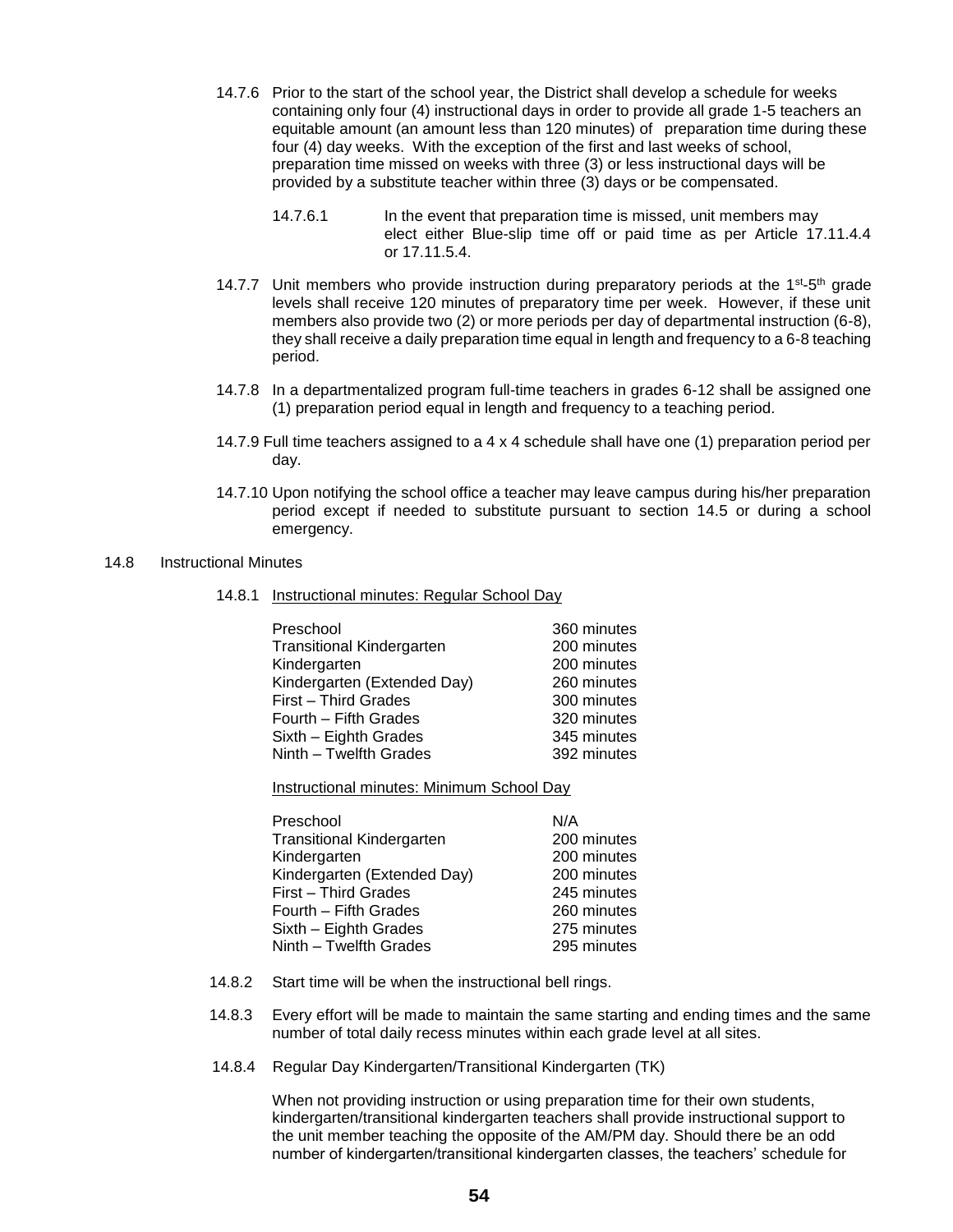the remainder of the day shall be worked out mutually with the teachers and the site administrator.

14.8.5 Extended Day Kindergarten

| 14.8.5.1 | Extended day Kindergarten Program is defined as a day that<br>goes beyond state instructional minute requirements.                                                                                                     |
|----------|------------------------------------------------------------------------------------------------------------------------------------------------------------------------------------------------------------------------|
| 14.8.5.2 | When not providing instruction or using preparation time for<br>their own students, the member's schedule for the remainder of<br>the day shall be worked out mutually with the teacher and the<br>site administrator. |

### 14.8.6 Grades 6-8

Teachers shall be assigned no more than five (5) regular teaching periods. Period length variations up to five (5) minutes shall be allowed and considered to be periods of equal length. Teachers may teach during their preparation period pursuant to section 14.10.

- 14.8.6.1 Full time (6-8) teachers teaching on an A/B six (6) period schedule shall not be required to teach classes that require more than four (4) preparations per semester. Teachers shall be chosen utilizing selection criteria in 14.10.
- 14.8.6.2 If a teacher is assigned more than four (4) preparations they shall be excused from adjunct duties during that time period.
- 14.8.6.3 Teachers (6-8) who teach classes that require more than four (4) preparations per semester shall be compensated at the hourly rate computed by dividing their per diem rate on the current teachers' salary schedule by 6 for the duration of the length of the assignment.
- 14.8.6.4 Unit members relinquishing their daily preparation period may elect either blue slip time off or paid time as per Article 17.11.4.1 or Article 17.11.5.1.
- 14.8.7 4 X 4 Schedule

Full time teachers assigned to a  $4 \times 4$  schedule shall teach three (3) periods per day. Each period shall be no more than ninety (90)-minutes in length. Passing time between periods shall be no less than five (5) minutes. However, no additional duty shall be required of unit members because of any increase in passing time. It is the intent that unit members teaching on a four-period (4) schedule shall not be required to teach classes that require the planning for more than two (2) preparation periods. Exceptions will be by mutual consent. If a teacher is assigned three (3) preparation periods they will be excused from adjunct duties.

- 14.8.7.1 Unit members relinquishing their daily preparation period may elect either blue slip time off or paid time as per Article 17.11.4.2 or 17.11.5.2.
- 14.8.7.2 Other extended day programs are not subject to the above conditions.
- 14.8.7.3 Unit members shall be notified two weeks prior to Winter Break of the classes they will be teaching for the next term.
- 14.8.8 Teaching periods/instructional minutes for Teachers on Special Assignment,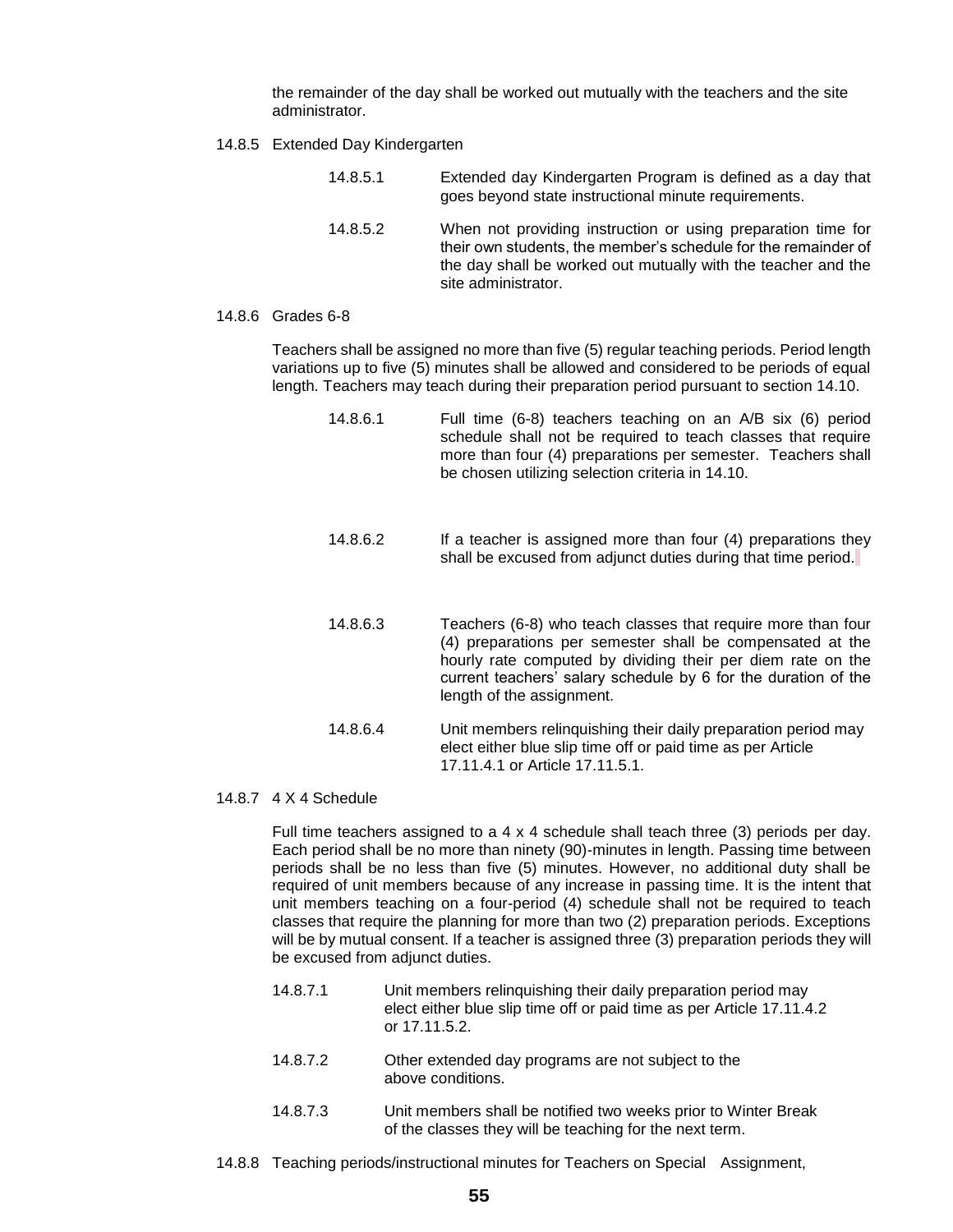Activities Director, Athletic Director, Department Chairs, Reading/Math Coaches, etc. shall be proportionate to the amount of teaching periods/instructional minutes as their colleagues at the site to which they are currently assigned.

# 14.9 Changes to Schedule

Minor and infrequent changes to the schedule may be made by the principal. These changes may include slight changes to the length of passing period and adapting class periods for school needs. Some examples of adjusted schedules include rallies, extracurriclar activities, special homerooms and mandated testing, etc. The normal preparation period may be adjusted by the principal on these days.

### 14.10 Preparation Period Buy-out

| 14.10.1 | The District shall have the right to assign teachers who indicate a<br>willingness in writing to teach one (1) class in addition to their normal<br>assignment during their preparation period. Any teacher so assigned<br>must hold or be eligible to obtain the appropriate certification and have<br>permanent status. These assignments shall be for one (1) semester and<br>may be renewed for the final semester during the school year. |
|---------|------------------------------------------------------------------------------------------------------------------------------------------------------------------------------------------------------------------------------------------------------------------------------------------------------------------------------------------------------------------------------------------------------------------------------------------------|
| 14.10.2 | The number of teachers the District shall have the right to assign to<br>teach an additional class shall be limited to no more than two (2) per<br>discipline as defined in Article 16.3 unless a waiver is agreed upon<br>annually by the Association and the Superintendent or his/her designee.                                                                                                                                             |
| 14.10.3 | In the event there are more teachers who indicate in writing a willingness<br>to teach an additional class than there are additional classes available,<br>the District shall utilize the criteria listed in Article 5.3.2 of this collective<br>bargaining agreement to determine which teacher or teachers it shall<br>assign.                                                                                                               |
| 14.10.4 | Teachers assigned to teach a class during their preparation period shall<br>be compensated at the hourly rate computed by dividing the per diem<br>rate of Group VI, Step 13 of the current teachers' salary schedule by<br>the total number of teaching periods in a regular school day for the<br>number of contract days of the assignment.                                                                                                 |

### 14.11 Professional Learning Time (PLT) (Grade/Department-Level, Site-Level, District-Level)

- 14.11.1 There will be a total of thirty-five (35) sixty (60) minute meetings calendared on Wednesdays throughout the school year for grades 9-12. There will be a total of thirty-four (34) sixty (60) minute meetings calendared on Wednesdays throughout the school year for grades TK-8. If a school year calendar has more weeks than are listed in this article, that week's Wednesday will be considered outside the PLT and serve as teacher directed preparation time.
- 14.11.2 Professional Learning Time shall be defined as time when site, cross-school, or district wide professional learning communities meet to improve student learning through an organized arrangement of planned activities. This time is not to include meetings relating to general school operations.
	- 14.11.2.1 Professional Learning Time (PLT) activities:
		- 14.11.2.1.1 Identify and analyze evidence of student learning and engagement
		- 14.11.2.1.2 Develop common assessments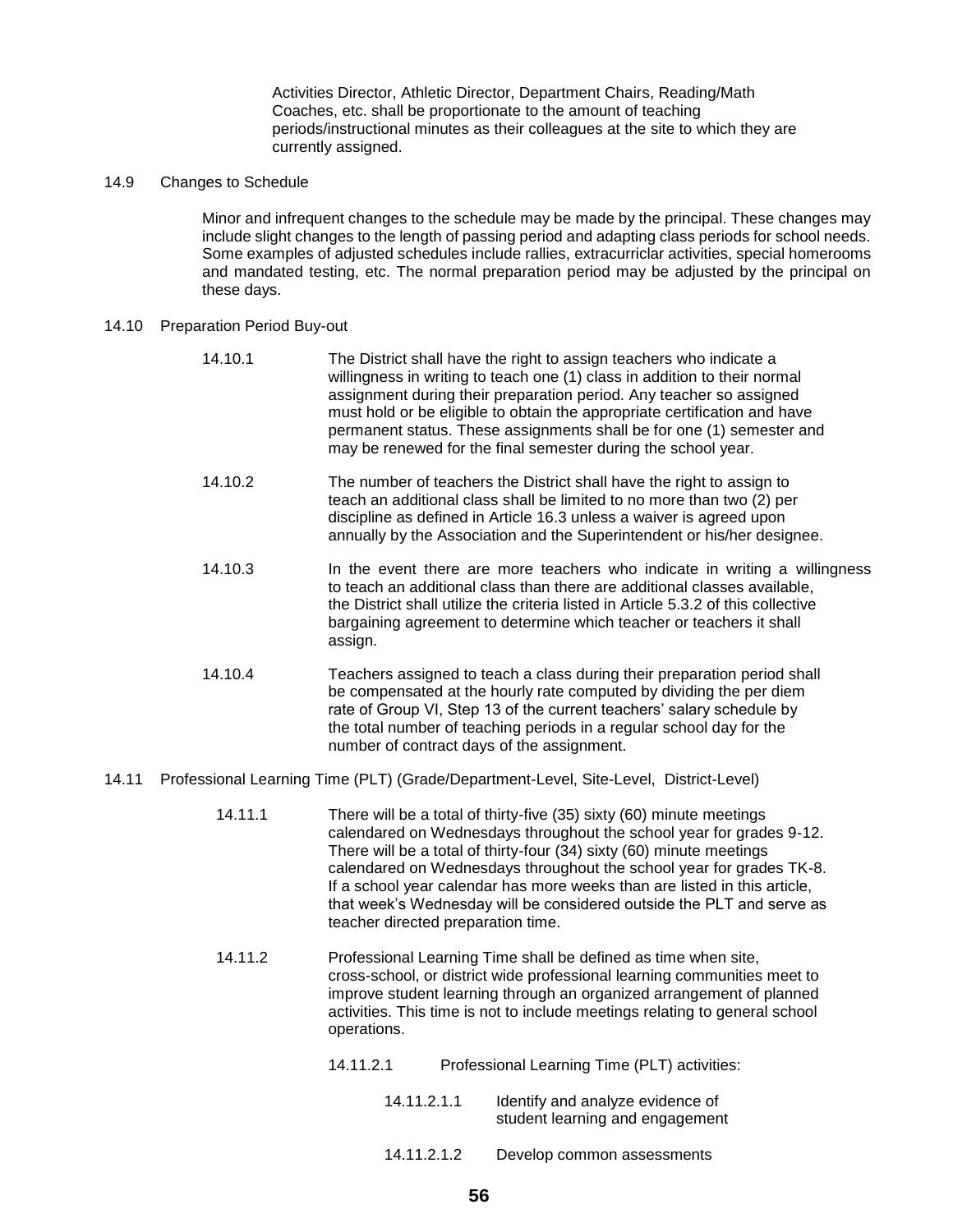14.11.2.1.4 Create, develop, and modify units of study 14.11.2.1.5 Develop strategies to build on student strengths and address areas where support is needed 14.11.2.1.6 Plan strategies for interdisciplinary /disciplinary/ grade level instruction while facilitating communications between grade level, subject area, and articulated K-12 communities 14.11.2.1.7 Identify and analyze student outcomes in order to apply Multiple Tiers of Student Support (MTSS) 14.11.2.1.8 Share best practices 14.11.2.1.9 Apply new knowledge in the next cycle of continuous improvement (plan, act, reflect,

14.11.2.1.3 Analyze student assessment data

14.11.3 In order to develop and modify a multi-year professional learning plan that supports the instructional objectives of the district and that improves the access of teachers to quality staff development, the Educational Services Department will maintain the use of regular/ongoing surveys for professional learning time. Survey results will be shared on a regular basis in order to help support better understanding of decisions made in regards to the planning and the conducting of professional learning opportunities. The department will also utilize teacher feedback, student data, and general observations to support decisions regarding the use of PLT.

revise)

- 14.11.4 Grade level/department PLT agendas will be developed by teachers and provided to the site administrator at least 24-hours in advance.
- 14.11.5 Site level PLT content and outcomes shall be jointly developed with staff input and the on-site teacher leadership team. The site administrator will be responsible for providing an agenda for each site level session at least 24-hours in advance.
- 14.11.6 District level PLT content outcomes shall be developed by district leadership and an agenda will be provided a week in advance.

#### 14.12 Parent Conferences (Grades TK-8)

- 14.12.1 Parent conferences may be scheduled on up to five (5) minimum days of the fall semester and up to three (3) minimum days of the spring semester.
	- 14.12.1.1 Spring conferences are to be held primarily for students not meeting grade level standards or experiencing ongoing behavioral issues.
- 14.12.2 Each site administrator shall determine conference time and procedures after input from the site staff as a result of their grade level meetings.
- 14.12.3 During all required conference time periods, an administrator or designee shall be on site. A viable means of communication shall be established and communicated.
- 14.12.4 Unit members shall normally be scheduled to attend not more than fifteen (15) hours of conferences during designated fall conference days. Unit members